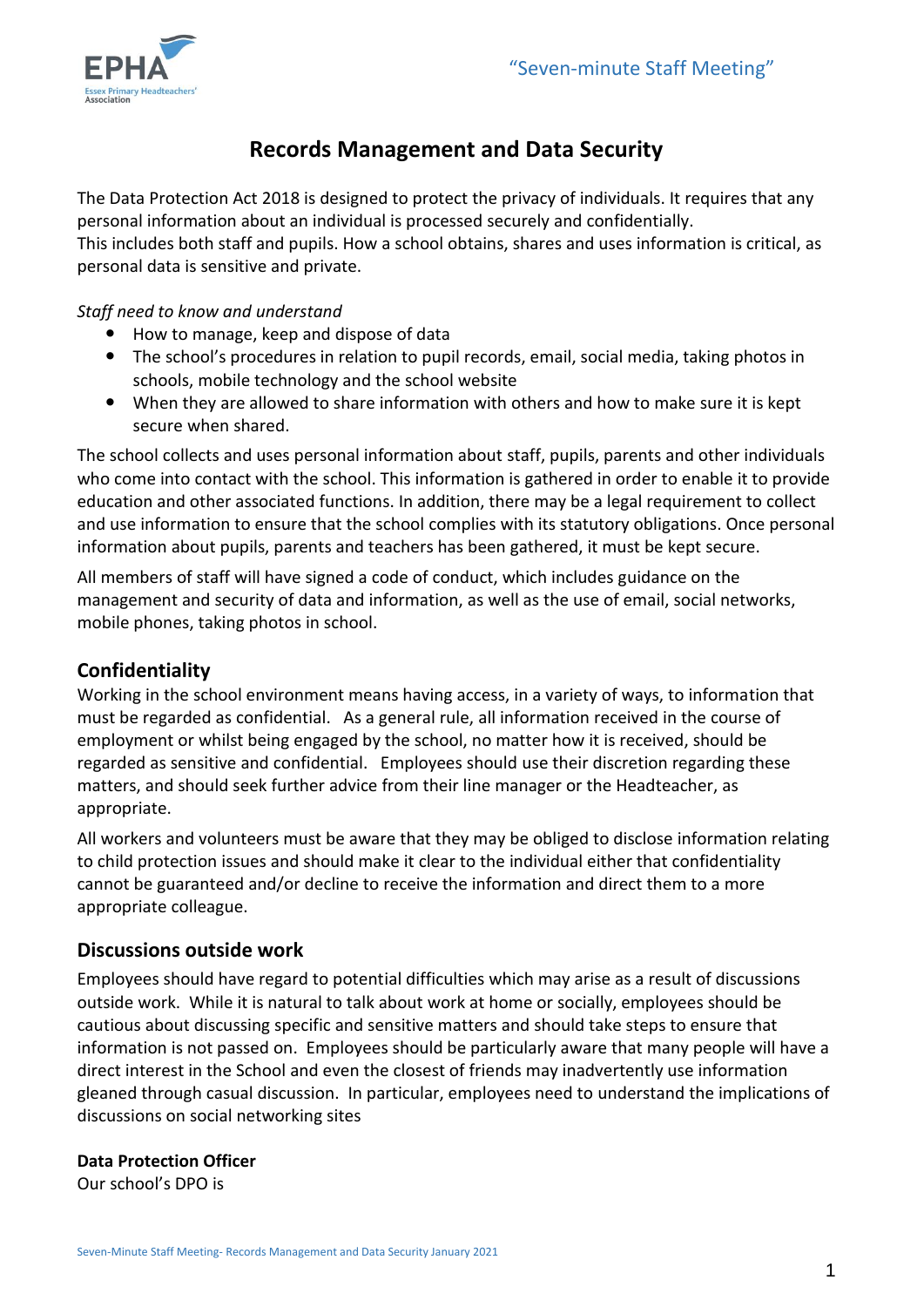

# **Managing pupil records**

The pupil record should be seen as the core record charting an individual pupil's progress through the Education System. The pupil record should accompany the pupil to every school they attend and should contain information that is accurate, objective and easy to access. The information that should be kept in the pupil record is listed in the Information Management Toolkit for Schools.

#### **Recording information**

Pupils have a right of access to their educational record and so do their parents under the Education (Pupil Information) (England) Regulations 2005. Under the Data Protection Act 1998 a pupil or their nominated representative has a right to see information held about them. This right exists until the point that the file is destroyed. Therefore, it is important to remember that all information should be accurately recorded, objective in nature and expressed in a professional manner.

#### **Responsibility for the pupil record once the pupil leaves the school**

The school which the pupil attended until statutory school leaving age is responsible for retaining the pupil record until the pupil reaches the age of 25 years.

#### **Storage of pupil records**

All pupil records should be kept securely at all times. Paper records, for example, should be kept in lockable storage areas with restricted access, and the contents should be secure within the file. Equally, electronic records should have appropriate security.

Access arrangements for pupil records should ensure that confidentiality is maintained whilst equally enabling information to be shared lawfully and appropriately, and to be accessible for those authorised to see it.

# **Data security measures**

Both manual and digital records need to be secure. The level of security should reflect the potential harm that could result from the lost or misuse of the data. Memory sticks perhaps need to the most consideration as they are very easy to lose. Either avoid the use of memory sticks completely or ensure they are password protected and fully encrypted.

Employees have a responsibility to make sure sensitive information is used and stored securely. They should:

- make sure filing cabinets are kept locked when unattended;
- make sure sensitive information is not left on desks or the photocopier/fax/printer;
- make sure papers are not left lying around at home or in the car. If confidential materials or paperwork are taken away from the school, precautions must be taken to ensure they are not accessible to third parties;
- make sure appropriate steps are taken to keep track of files which are on loan or being worked on i.e. a record of the date sent and the recipient's name and position;
- make sure, if it is necessary to supply personal files through the external mail, these are sent recorded delivery;
- make sure copies of faxes and emails are stored securely;
- make sure steps are taken to ensure that private/confidential telephone calls/conversations are not overheard;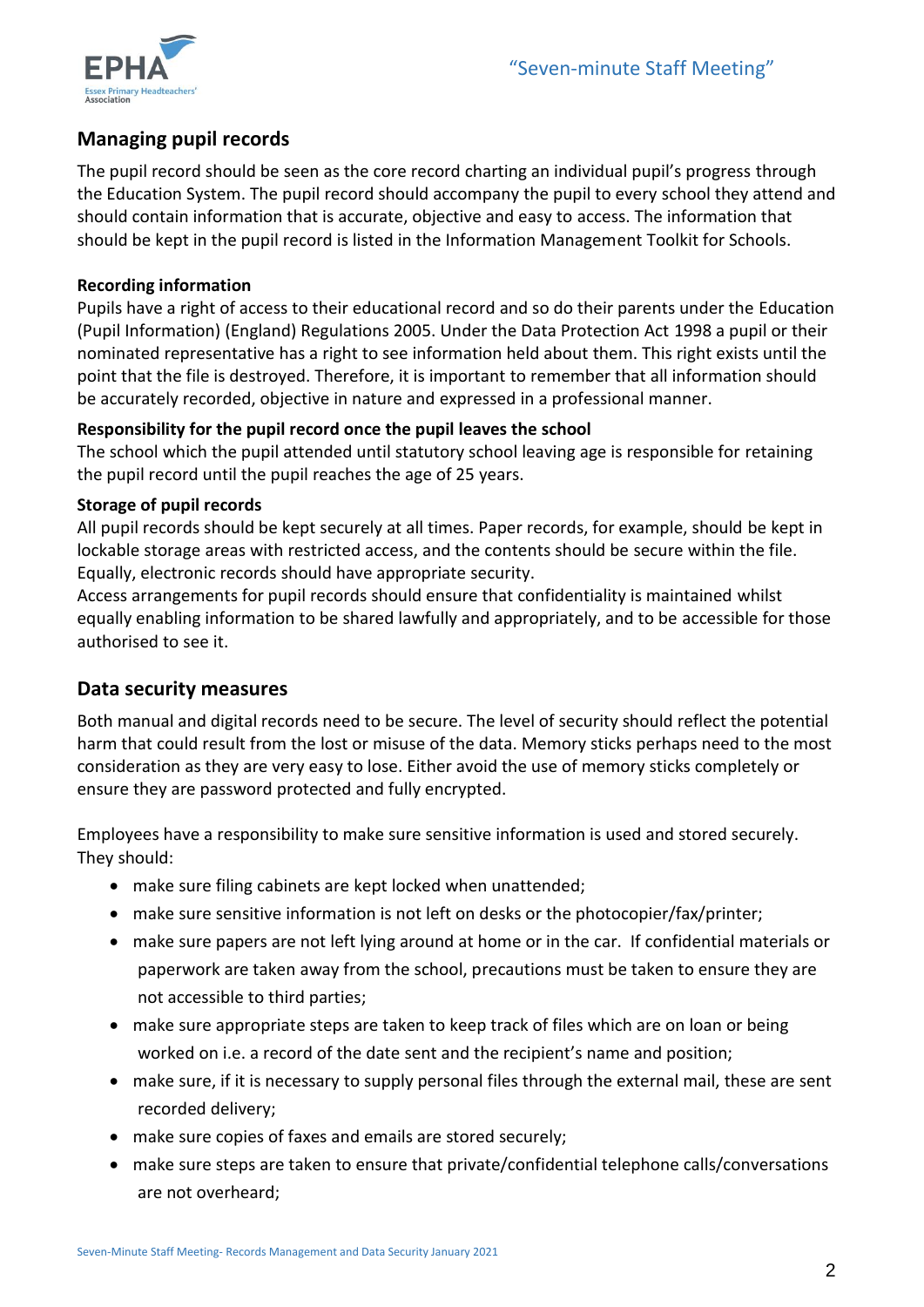

- make sure meetings where sensitive or confidential information is being discussed are held in a secure environment;
- make sure confidential paperwork is disposed of correctly either by shredding or using the confidential waste facility;
- make sure personal data is not used for training or demonstration purposes where fictional data can be used;
- make sure line managers comply with the procedures for the storage and sharing of information relating to individuals' performance management reviews.

Employees have a responsibility to make sure computer data is used and stored securely. They should:

- make sure computer data is not left exposed to others' view when unattended, or when using computers for sensitive data where other employees may have sight of such data  $$ screen savers should be used where appropriate ;
- make sure machines are switched off when leaving the office;
- passwords must not be disclosed to other colleagues unless authorised by an appropriate manager or required by the school;
- make sure sensitive data is not stored on public folders;
- staff should be familiar with the security of email/internet systems;
- make sure computer discs are wiped clean correctly before being reused;
- make sure any user IDs and passwords remain confidential unless express permission has been given by management to disclose them;
- computer files should be backed up regularly and not solely saved to the hard drive.

# **Eight Things You Need to Know About E-mail**

# *E-mail has replaced telephone calls and memos*

As communicating by e-mail is quick and easy, many people have replaced telephone conversations and memos with e-mail discussions. However, the language in which e-mail is written is often less formal and more open to misinterpretation than a written memo or a formal letter. Remember that e-mail should be laid out and formulated to your school's standards for written communications. *E-mail is not always a secure medium to send confidential information*

# You need to think about information security when you send confidential information by e-mail. The consequences of an e-mail containing sensitive information being sent to an unauthorised person could be a civil penalty (up to £17.5 million) from the Information Commissioner or it could end up on the front page of a newspaper. In addition, a school might also be sued for damages by an aggrieved data subject. Confidential or sensitive information should only be sent by a secure encrypted e-mail system. Never put personal information (such as a pupil's name) in the subject line of an e-mail.

# *E-mail is disclosable under the access to information regimes*

All school e-mail is disclosable under Freedom of Information and Data Protection legislation. Be aware that anything you write in an email could potentially be made public.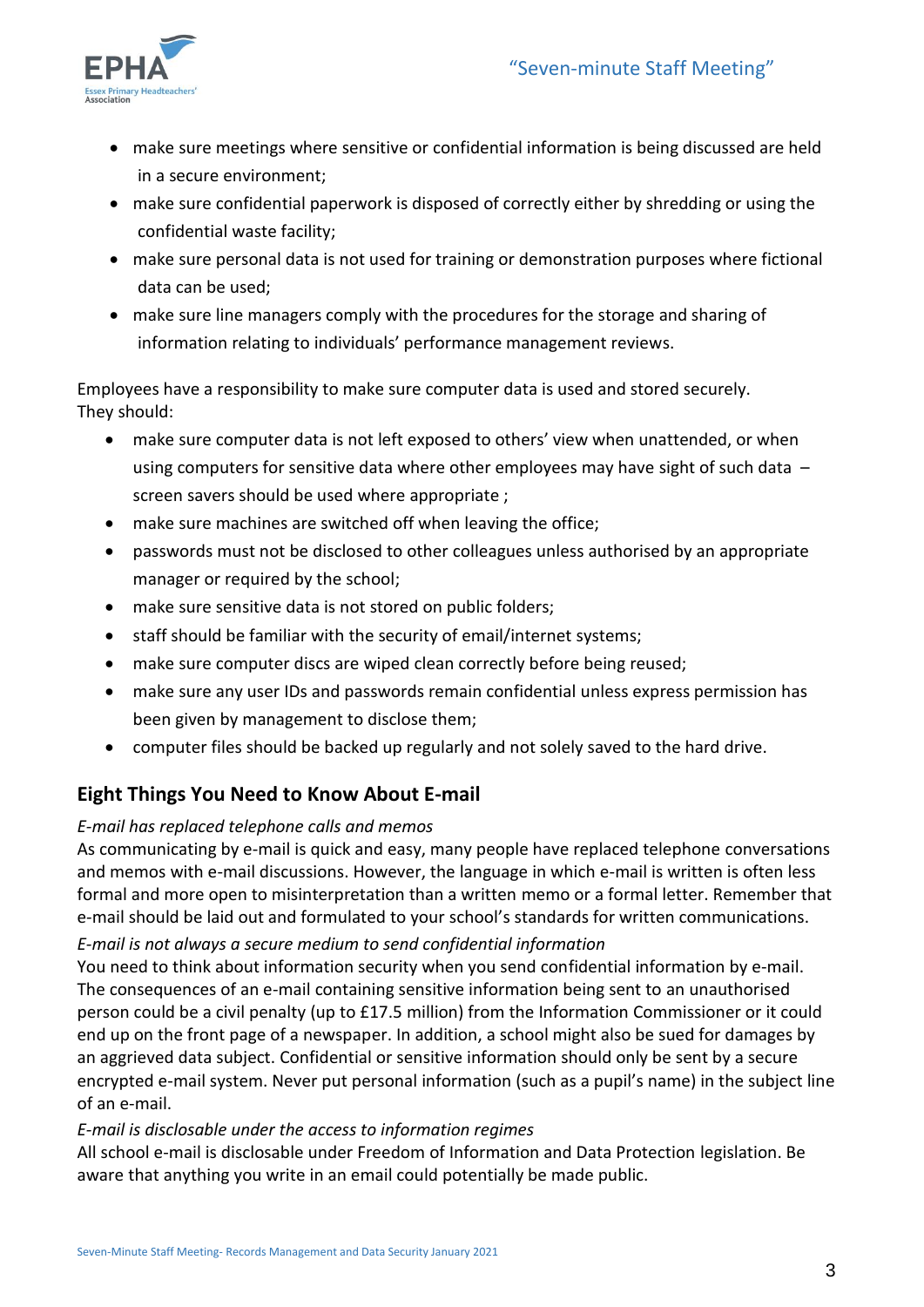

#### *E-mail is not necessarily deleted immediately*

E-mails can remain in a system for a period of time after you have deleted them. You must remember that although you may have deleted your copy of the e-mail, the recipients may not and therefore there will still be copies in existence. These copies could be disclosable under the Freedom of Information Act 2000 or under the Data Protection Act 1998.

#### *E-mail can form a contractual obligation*

Agreements entered into by e-mail can form a contract. You need to be aware of this if you enter into an agreement with anyone, especially external contractors. Individual members of staff should not enter into agreements either with other members of staff internally or with external contractors unless they are authorised to do so.

*E-mail systems are commonly used to store information which should be stored somewhere else* All attachments in e-mail should be saved into any appropriate electronic filing system or printed out and placed on paper files.

#### *Employers must be careful how they monitor e-mail*

Any employer has a right to monitor the use of e-mail provided it has informed members of staff that it may do so. Monitoring the content of e-mail messages is a more sensitive matter and if you intend to do this you will need to be able to prove that you have the consent of staff. If you intend to monitor staff e-mail or telephone calls you should inform them how you intend to do this and who will carry out the monitoring.

#### *E-mail is one of the most common causes of stress in the work-place*

Whilst e-mail can be used to bully or harass people, it is more often the sheer volume of e-mail which causes individuals to feel that they have lost control of their e-mail and their workload. Regular filing and deletion can prevent this happening.

# **Personal social networking sites**

All employees of the school, individuals engaged by the school or individuals acting on behalf of the school from third party organisations should bear in mind that information they share through social networking applications, even if they are on private spaces, may still be the subject of actions for breach of contract, breach of copyright, defamation, breach of data protection, breach of confidentiality, intellectual property rights and other claims for damages. Employees must therefore not publish any content on such sites that is inappropriate or may lead to a claim, including but not limited to material of an illegal, sexual or offensive nature that may bring the school or the local authority into disrepute.

It is totally unacceptable for any employee to discuss pupils, parents, work colleagues or any other member of the school community on any type of social networking site. Reports about oneself may also impact on the employment relationship for example if an employee is off sick but makes comments on a site to the contrary.

# **Retention of pupil records**

The School has adopted the Information Management Toolkit for Schools created by the IRMS (Information and Records Management Society) and adheres to its principles and guidance, including the retention schedule for school records. A full copy of the Information Management Toolkit is available on the School website.

You are violating the Data Protection Act if you keep data for any longer than it is needed.